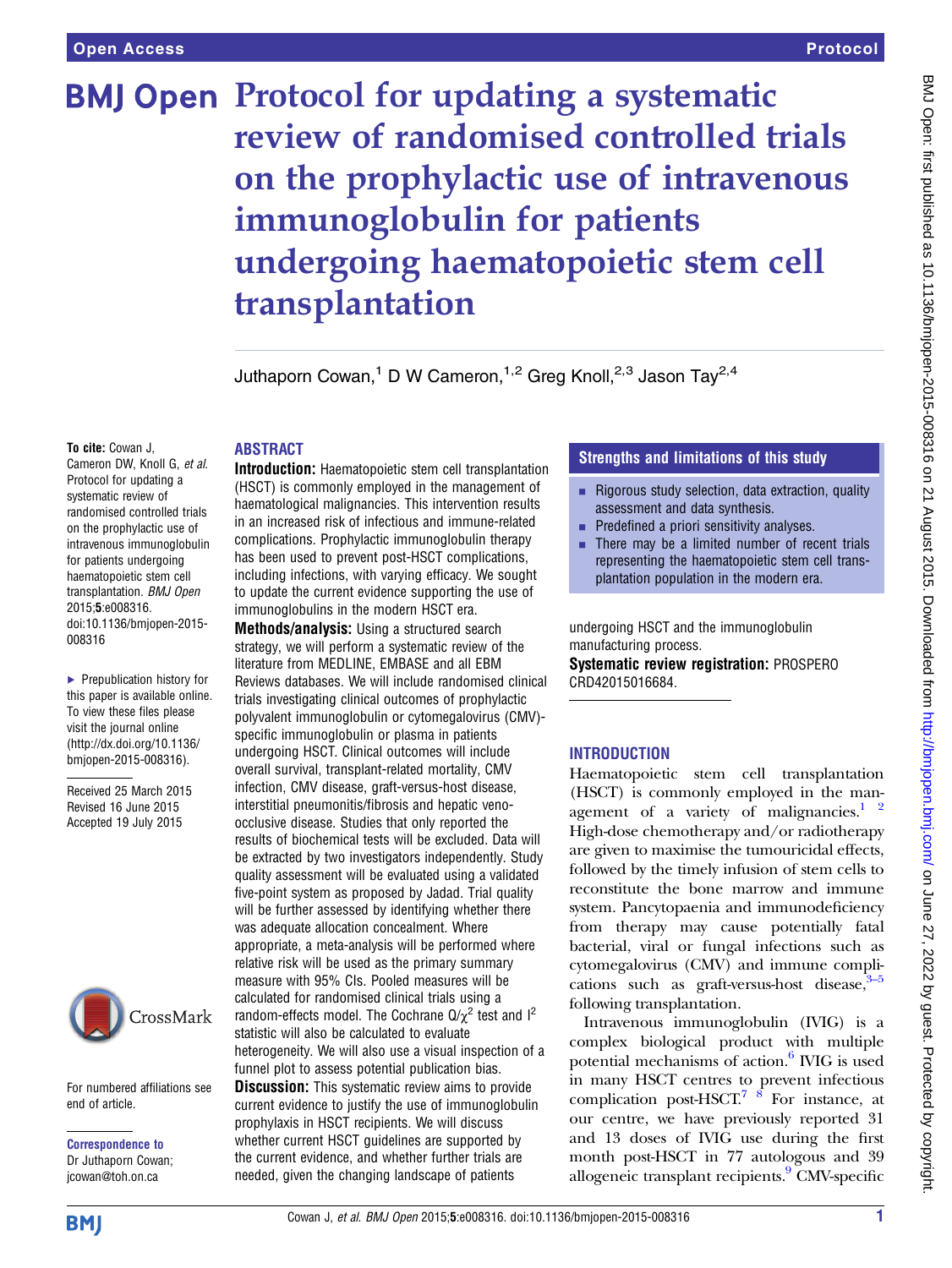immunoglobulin and plasma preparations are also available, and have been reported to be superior to polyvalent IVIG in the management of CMV infections.[10 11](#page-3-0) However, a recent systematic review of immunoglobulin prophylaxis did not demonstrate a mortality benefit but, rather, showed an increased risk of a veno-occlusive side effect.<sup>[12](#page-3-0)</sup> Consequently, current societal guidelines do not recommend the routine use of immunoglobulin prophylaxis in recipients of  $HSCT$ <sup>13</sup> <sup>14</sup> However, the clinical trials included in the previous systematic review were mostly published before the year  $2000$ .<sup>12</sup> Further, there are other limitations in this review that deserve mention. First, the review included non-randomised studies; $15$  second, some studies only looked at biochemical surrogates, which may not correlate with patient relevant 'hard' outcomes and, lastly, results from higher quality studies were not separately analysed, potentially introducing bias. Moreover, the landscape of patients receiving HSCT has evolved in the past decade. Patients undergoing HSCT are older and are more likely to be immunocompromised.<sup>16</sup> Further, HSCT technology including conditioning and chemosuppressive measures has also evolved.<sup>2</sup>  $17-19$  Finally, the technology of immunoglobulin production has evolved, resulting in intact IgG preparations with normal half-life and effector functions, and with higher pathogen safety. $20$  Taken together, the prior available evidence may not be adequate to inform current HSCT practice.

We seek to conduct a comprehensive systematic review of available evidence from prospective randomised controlled clinical trials assessing the use of immunoglobulins in HSCT that report clinically important end points.

#### AIMS AND OBJECTIVES

Our overarching objective is to update, summarise and quantify the clinical effects of prophylactic immunoglobulins in the context of HSCT. Specifically, we seek to evaluate the utility of peri-HSCT use of IVIG on mortality, post-HSCT complications, infections and relapse post-HSCT.

#### METHODS/DESIGN Search strategy

The systematic search strategy will include MEDLINE (1966 to February 2015), EMBASE (1980 to February 2015) and all EBM Reviews (December 2014). A Dickersin *et al*<sup>[21](#page-4-0)</sup> filter will be used to aid identification of randomised controlled trials (RCTs). A Google Scholar search will be performed in order to identify any grey literature. Studies relevant to animals but not to humans will be excluded. Publications, regardless of language, and regardless of whether they were published as conference proceedings, abstracts or journals, will be included in our review. Local HSCT physicians will also be approached to identify additional relevant studies/trials. References to selected articles will be examined by two reviewers ( JT and JC) to identify relevant citations.

#### Draft of search strategy

Database: Embase Classic+Embase <1947 to 2015 February >, Ovid MEDLINE(R) In-Process & Other Non-Indexed Citations and Ovid MEDLINE(R) <1946 to Present>

- 1. Hematopoietic Stem Cell Transplantation/<br>2. h?ematopoietic stem cell transplant\$.tw.
	- 2. h?ematopoietic stem cell transplant\$.tw.
- 3. (hsct or h?ematopoietic sct).tw.
- 4. stem cell transplant\$.tw.
- 5. Peripheral Blood Stem Cell Transplantation/ or pbsct.tw.
- 6. (peripheral blood cell transplant\$ or peripheral blood stem cell transplant\$ or peripheral stem cell transplant\$).tw.
- 7. Bone Marrow Transplantation/ or (bone marrow transplant\$ or bmt).tw.
- 8. blood transplant\$.tw.
- 9. ((autologous or allogeneic or allogenic) adj2 (transplant\$ or graft\$)).tw.
- 10. or/1-9
- 11. exp Immunoglobulins/ and (exp Immunization, Passive/ or exp Administration, Intravenous/ or exp Injections, Subcutaneous/ or exp Infusions, Subcutaneous/)
- 12. Immunoglobulin\$.tw.
- 13. Immune Globulin\$.tw.
- 14. (ivig or (Intravenous adj5 IG) or (iv adj5 ig) or (iv adj5 igg)).tw.
- 15. or/11-14
- 16. 10 and 15
- 17. randomized controlled trial.pt.
- 18. controlled clinical trial.pt.
- 19. random\$.tw.
- 20. placebo.ab.
- 21. clinical trials as topic.sh.
- 22. trial.ti.
- 23. or/17-22
- 24. animals/ not humans/
- 25. 23 not 24
- 26. 16 and 25
- 27. guideline.pt.
- 28. practice guideline.pt.
- 29. guidelines as topic/ or practice guidelines as topic/
- 30. guideline\$.tw.
- 31. 27 or 28 or 29 or 30
- 32. 16 and 31
- 33. 26 or 32
- 34. 33 use prmz
- 35. exp hematopoietic stem cell transplantation/
- 36. h?ematopoietic stem cell transplant\$.tw.
- 37. (hsct or h?ematopoietic sct).tw.
- 38. stem cell transplant\$.tw.
- 39. peripheral blood stem cell transplantation/
- 40. pbsct.tw.
- 41. (peripheral blood cell transplant\$ or peripheral blood stem cell transplant\$ or peripheral stem cell transplant\$).tw.
- 42. bone marrow transplantation/
- 43. (bone marrow transplant\$ or bmt).tw.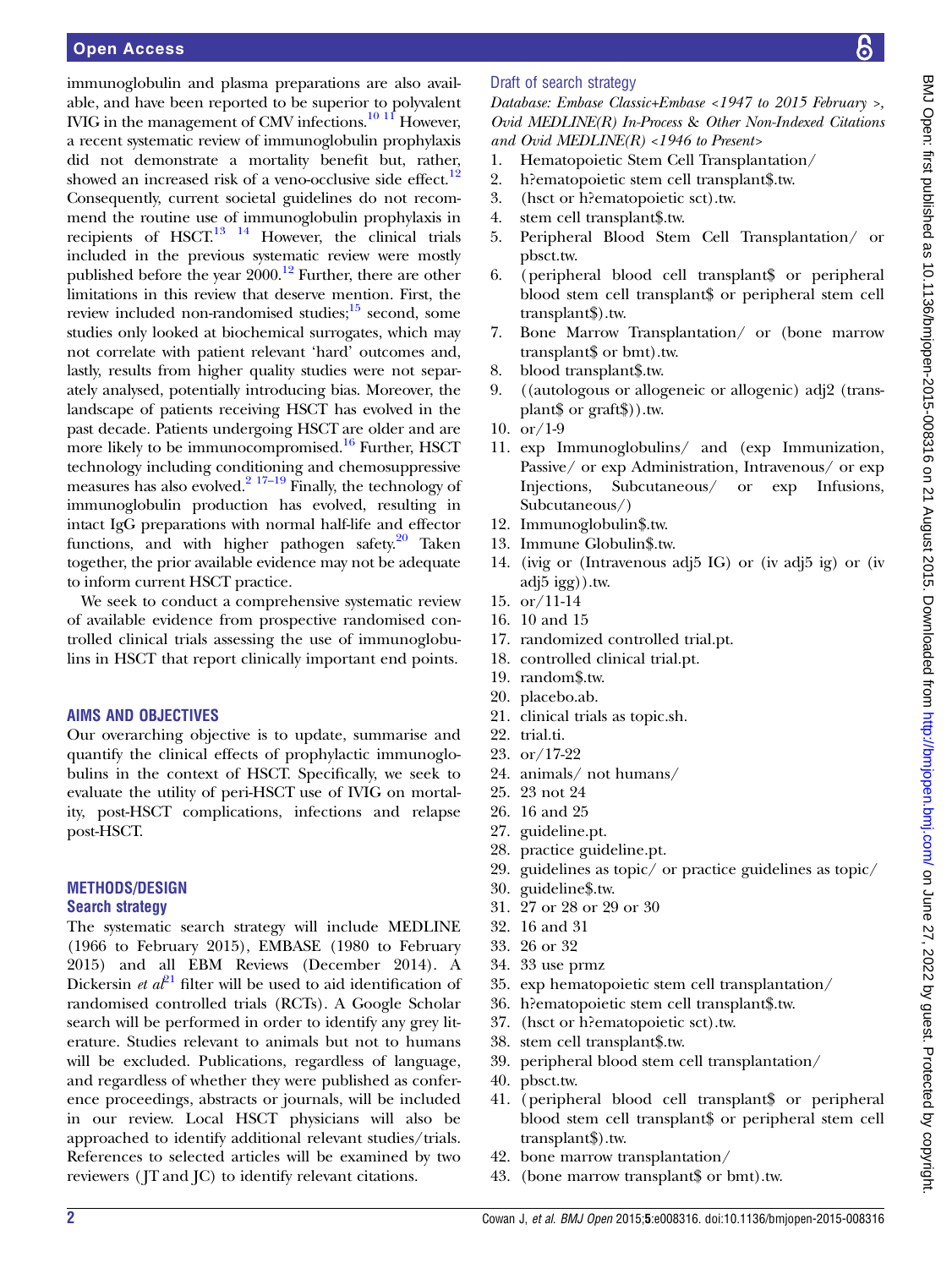- 
- 44. blood transplant\$.tw.
- 45. ((autologous or allogeneic or allogenic) adj2 (transplant\$ or graft\$)).tw.
- 46. or/35-45
- 47. exp immunoglobulin/iv, sc [Intravenous Drug Administration, Subcutaneous Drug Administration]
- 48. exp immunoglobulin/ and (intravenous drug administration/ or subcutaneous drug administration/ or passive immunization/)
- 49. immunoglobulin\$.tw.
- 50. Immune Globulin\$.tw.
- 51. (ivig or (Intravenous adj5 IG) or (iv adj5 ig) or (iv adj5 igg)).tw.
- 52. or/47–51
- 53. 46 and 52
- 54. random\$.tw. or placebo\$.mp. or double-blind\$.tw.
- 55. practice guideline/
- 56. guideline\$.tw.
- 57. 54 or 55 or 56
- 58. 53 and 57
- 59. 58 use emczd
- 60. 34 or 59
- 61. remove duplicates from 60
- 62. 61 use prmz Medline Search
- 63. 61 use emczd Embase Search

#### Inclusion and exclusion criteria

Inclusion criteria will be prospective randomised controlled clinical trials, patients undergoing HSCT, patients receiving polyvalent IVIG or subcutaneous immunoglobulin, or CMV-specific immunoglobulin or plasma (CMVIG) prophylaxis, use of a comparator arm, studies reporting clinical outcomes of overall survival (primary outcome), transplant-related mortality, CMV infections, CMV diseases, non-CMV infections including bacterial, fungal, other viral infections, graft-versus-host disease, interstitial pneumonitis veno-occlusive disease and relapse of the underlying haematological condition. Studies that only reported the results of biochemical tests will be excluded from our review given the potential that it may not correlate with patient centred hard outcomes.

#### Outcome measures

Primary outcome: Overall survival is defined as survival with varying subsequent follow-up times as defined by the individual studies (at least 100 days).

Secondary outcomes: (1) Transplant-related mortality; (2) CMV infection; (3) CMV disease; (4) non-CMV infection, which will be further stratified to bacterial, fungal and other viral infection; (5) hepatic veno-occlusive disease, broadly defined as weight gain or fluid accumulation, elevated bilirubin and abdominal pain; (6) graft-versus-host disease and interstitial pneumonitis/fibrosis, defined by the individual studies and (7) disease relapse.

#### Definition

Transplant related mortality=death within 100–120 days of HSCT

- CMV infection=recovery of the virus from the throat, urine or blood, seroconversion of a patient or significant increase in CMV viral copies in the absence of any clinical signs or symptoms of disease
- CMV disease=symptomatic infection, recovery of virus from a visceral site or histological evidence of infection
- Bacterial infection=reported infection due to microbiologically confirmed bacteria
- Viral infection=reported infection due to microbiologically confirmed virus other than CMV
- Fungal infection=reported infection due to microbiologically confirmed fungus

## Data extraction

Two reviewers ( JT and JC) will independently review the abstracts and apply our trial eligibility criteria. Any discrepancies will be documented, discussed and adjudicated by a third party (DWC). The two reviewers ( $\overline{1T}$ and JC) will assess trial quality and extract the data using a standardised data abstraction form and data entry onto Microsoft Excel, to assist with data management. Similarly, discrepancies will be documented, discussed and adjudicated by a third party (DWC).

## Quality assessment

The methodological quality of randomised studies will be evaluated by two reviewers (JT and JC) using a vali-dated five-point system as proposed by Jadad.<sup>[22](#page-4-0)</sup> A quality score of 3 or greater will be considered high quality. $2^2$ Trial quality will be further assessed by identifying whether there was adequate allocation concealment.<sup>2</sup> The quality of evidence across studies will be assessed for each outcome using the Grading of Recommendations, Assessment, Development and Evaluation (GRADE) approach.

## Risk of bias assessment

The following domains of potential bias will be assessed by two reviewers ( JT and JC) and any discrepancies will be discussed and adjudicated by DWC and GK: (1) selection bias (random sequence generation and allocation concealment); (2) performance bias (blinding of participants and personnel); and (3) detection bias (blinding of outcome assessment), attrition bias (incomplete outcome data) and reporting bias (selective reporting).

## Data analysis/synthesis

Relative risk will be used as the primary summary measure with 95% CIs. Pooled measures will be calculated for randomised clinical trials using random-effects model. A relative risk of <1 would suggest a beneficial effect of IVIG, while a relative risk of >1 would suggest a harmful effect. Individual trial estimates and pooled estimates will be performed using Review Manager software (Cochrane Collaboration's Information Management System).<sup>[24](#page-4-0)</sup> The Cochrane  $Q/\chi^2$  test and I<sup>2</sup> statistic will also be calculated to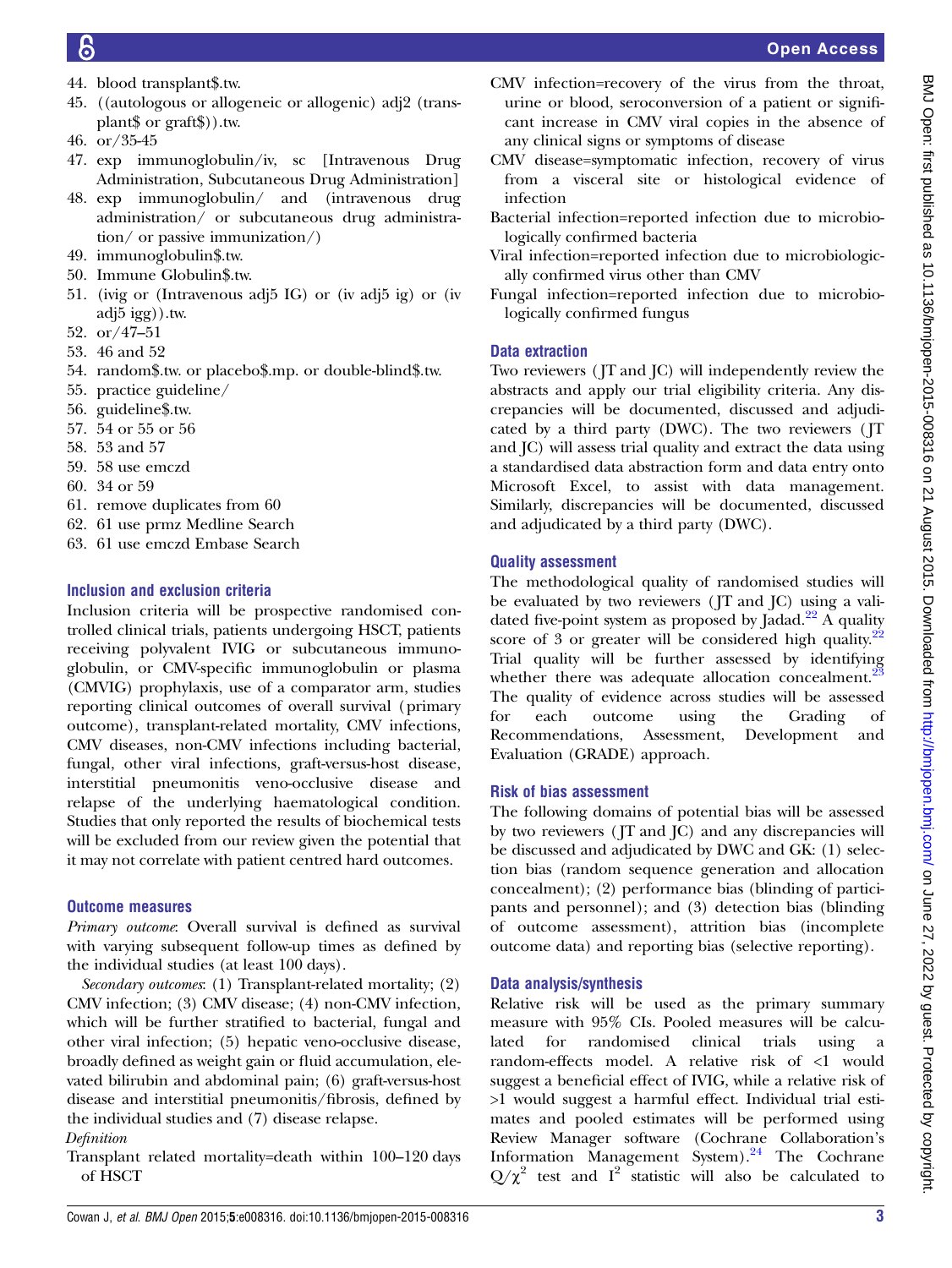<span id="page-3-0"></span>evaluate heterogeneity. We will use a visual inspection of a funnel plot to assess potential publication bias.<sup>25</sup> <sup>26</sup>

We will perform several a priori sensitivity analyses to understand the data and to identify any subpopulations that may benefit from the use of IVIG. These analyses include: type of HSCT (autologous or allogeneic), conditioning regimen, indication for transplant, type of IVIG used (IVIG or CMVIG), dose of IVIG used (≤2, >2,  $\leq$  5 and  $\geq$  5 g/kg), IgG levels (IgG  $\leq$  4 g/L and  $\geq$  4 g/L), methological quality of RCTs (Jadad scores  $\geq 3$  or <3), as well as year of publication of the study (before or after 2000).

A systematic narrative synthesis will be provided with information presented in the text and tables to summarise and explain the characteristics and findings of the included studies. The narrative synthesis will explore the relationship and findings both within and between the included studies, in line with the guidance from the Centre for Reviews and Dissemination.

#### **DISCUSSION**

A systematic review of immunoglobulin prophylaxis in HSCT published in 2009 analysed 30 studies.<sup>12</sup> Some were not RCTs, or they only measured biochemical test results. Most studies (25/30) were published before the year 2000, when patients were less complex. The current guidelines $^{14}$  recommended against use of prophylactic IVIG in HSCT, although IVIG prophylaxis may be considered in patients with severe hypogammaglobulinaemia (IgG  $\langle 4g/L \rangle$ . The latter statement was not supported by strong evidence.

Our systematic review will update the current evidence on the use of immunoglobulin prophylaxis and may stimulate a re-evaluation of our current practice and practice guidelines. It is likely that the available data are outdated, and more current randomised trials are required to inform practice.

#### Author affiliations

<sup>1</sup>Division of Infectious Diseases, Department of Medicine, University of Ottawa, Ottawa, Ontario, Canada

<sup>2</sup>Clinical Epidemiology Program, Ottawa Hospital Research Institute, Ottawa, Ontario, Canada

<sup>3</sup> Renal Transplantation, Division of Nephrology, Department of Medicine, University of Ottawa, Ottawa, Ontario, Canada

4 Blood and Marrow Transplant Program, The Ottawa Hospital, Ottawa, Ontario, Canada

Contributors JC drafted the protocol. JT critically reviewed and revised the protocol and the guarantor. JC and JT performed the data extraction, data interpretation and manuscript preparation. JT, DWC and GK were consulted for the interpretation of results and preparation of the manuscript. All the authors conceived and designed the review, and read and approved the final manuscript.

Funding This work was supported by Department of Medicine Developmental Research Grant, University of Ottawa.

Competing interests None declared.

Provenance and peer review Not commissioned; externally peer reviewed.

Data sharing statement No additional data are available.

Open Access This is an Open Access article distributed in accordance with the Creative Commons Attribution Non Commercial (CC BY-NC 4.0) license, which permits others to distribute, remix, adapt, build upon this work noncommercially, and license their derivative works on different terms, provided the original work is properly cited and the use is non-commercial. See: [http://](http://creativecommons.org/licenses/by-nc/4.0/) [creativecommons.org/licenses/by-nc/4.0/](http://creativecommons.org/licenses/by-nc/4.0/)

#### **REFERENCES**

- Copelan EA. Hematopoietic stem-cell transplantation. [N Engl J Med](http://dx.doi.org/10.1056/NEJMra052638) 2006;354:1813–26.
- 2. Petersdorf EW, Hansen JA. New advances in hematopoietic cell transplantation. [Curr Opin Hematol](http://dx.doi.org/10.1097/MOH.0b013e328311891f) 2008;15:549–54.
- 3. Afessa B, Peters SG. Major complications following hematopoietic stem cell transplantation. [Semin Respir Crit Care Med](http://dx.doi.org/10.1055/s-2006-945530) 2006;27:297–309.
- 4. Weisdorf D. GVHD the nuts and bolts. [Hematology Am Soc Hematol](http://dx.doi.org/10.1182/asheducation-2007.1.62) [Educ Program](http://dx.doi.org/10.1182/asheducation-2007.1.62) 2007;62–7.
- 5. Newman RG, Ross DB, Barreras H, et al. The allure and peril of hematopoietic stem cell transplantation: overcoming immune challenges to improve success. [Immunol Res](http://dx.doi.org/10.1007/s12026-013-8450-7) 2013;57:125-39.
- 6. Lemieux R, Bazin R, Neron S. Therapeutic intravenous immunoglobulins. [Mol Immunol](http://dx.doi.org/10.1016/j.molimm.2004.07.046) 2005:42:839-48.
- 7. Darabi K, Abdel-Wahab O, Dzik WH. Current usage of intravenous immune globulin and the rationale behind it: the Massachusetts General Hospital data and a review of the literature. [Transfusion](http://dx.doi.org/10.1111/j.1537-2995.2006.00792.x) 2006;46:741–53.
- 8. Lin MW, Kirkpatrick PE, Riminton DS. How intravenous immunoglobulin is used in clinical practice: audits of two Sydney teaching hospitals. *[Intern Med J](http://dx.doi.org/10.1111/j.1445-5994.2007.01336.x)* 2007;37:308-14.
- 9. Alsughayir A, Neurath D, Salloum D, et al. One year audit of transfusion support in bone marrow transplant patients at The Ottawa Hospital. Transfus Med 2009;19:285–6.
- 10. King SM. Immune globulin versus antivirals versus combination for prevention of cytomegalovirus disease in transplant recipients. [Antiviral Res](http://dx.doi.org/10.1016/S0166-3542(98)00050-3) 1999;40:115–37.
- 11. Messori A, Rampazzo R, Scroccaro G, et al. Efficacy of hyperimmune anti-cytomegalovirus immunoglobulins for the prevention of cytomegalovirus infection in recipients of allogeneic bone marrow transplantation: a meta-analysis. Bone Marrow Transplant 1994;13:163–7.
- 12. Raanani P, Gafter-Gvili A, Paul M, et al. Immunoglobulin prophylaxis in hematopoietic stem cell transplantation: systematic review and meta-analysis. [J Clin Oncol](http://dx.doi.org/10.1200/JCO.2008.16.8450) 2009;27:770-81.
- 13. Kivity S, Katz U, Daniel N, et al. Evidence for the use of intravenous immunoglobulins—a Review of the literature. [Clinic Rev Allerg](http://dx.doi.org/10.1007/s12016-009-8155-9) [Immunol](http://dx.doi.org/10.1007/s12016-009-8155-9) 2010;38:201–69.
- 14. Tomblyn M, Chiller T, Einsele H, et al., Center for International Blood and Marrow Research; National Marrow Donor program; European Blood and MarrowTransplant Group; American Society of Blood and Marrow Transplantation; Canadian Blood and Marrow Transplant Group; Infectious Diseases Society of America; Society for Healthcare Epidemiology of America; Association of Medical Microbiology and Infectious Disease Canada; Centers for Disease Control and Prevention. Guidelines for preventing infectious complications among hematopoietic cell transplantation recipients: a global perspective. [Biol Blood Marrow Transplant](http://dx.doi.org/10.1016/j.bbmt.2009.06.019) 2009;15:1143-238.
- 15. Graham-Pole J, Camitta B, Casper J, et al. Intravenous immunoglobulin may lessen all forms of infection in patients receiving allogeneic bone marrow transplantation for acute lymphoblastic leukemia: a pediatric oncology group study. Bone Marrow Transplant 1988;3:559–66.
- 16. Pasquini MC, Wang Z. Current use and outcome of hematopoietic stem cell transplantaton: CIBMTR Summary Slides, 2013. [http://](http://www.cibmtr.org/referencecenter/slidesreports/summaryslides/pages/index.aspx) [www.cibmtr.org/referencecenter/slidesreports/summaryslides/pages/](http://www.cibmtr.org/referencecenter/slidesreports/summaryslides/pages/index.aspx) [index.aspx](http://www.cibmtr.org/referencecenter/slidesreports/summaryslides/pages/index.aspx) (accessed Feb 2015).
- 17. Kekre N, Koreth J. Novel strategies to prevent relapse after allogeneic haematopoietic stem cell transplantation for acute myeloid leukaemia and myelodysplastic syndromes. [Curr Opin Hematol](http://dx.doi.org/10.1097/MOH.0000000000000116) 2015;22:116–22.
- 18. Gyurkocza B, Sandmaier BM. Conditioning regimens for hematopoietic cell transplantation: one size does not fit all. **[Blood](http://dx.doi.org/10.1182/blood-2014-02-514778)** 2014;124:344–53.
- 19. Kharfan-Dabaja M, Mhaskar R, Reljic T, et al. Mycophenolate mofetil versus methotrexate for prevention of graft-versus-host disease in people receiving allogeneic hematopoietic stem cell transplantation. [Cochrane Database Syst Rev](http://dx.doi.org/10.1002/14651858.CD010280.pub2) 2014;7:CD010280.
- 20. Radosevich M, Burnouf T. Intravenous immunoglobulin G: trends in production methods, quality control and quality assurance. [Vox Sang](http://dx.doi.org/10.1111/j.1423-0410.2009.01226.x) 2010;98:12–28.